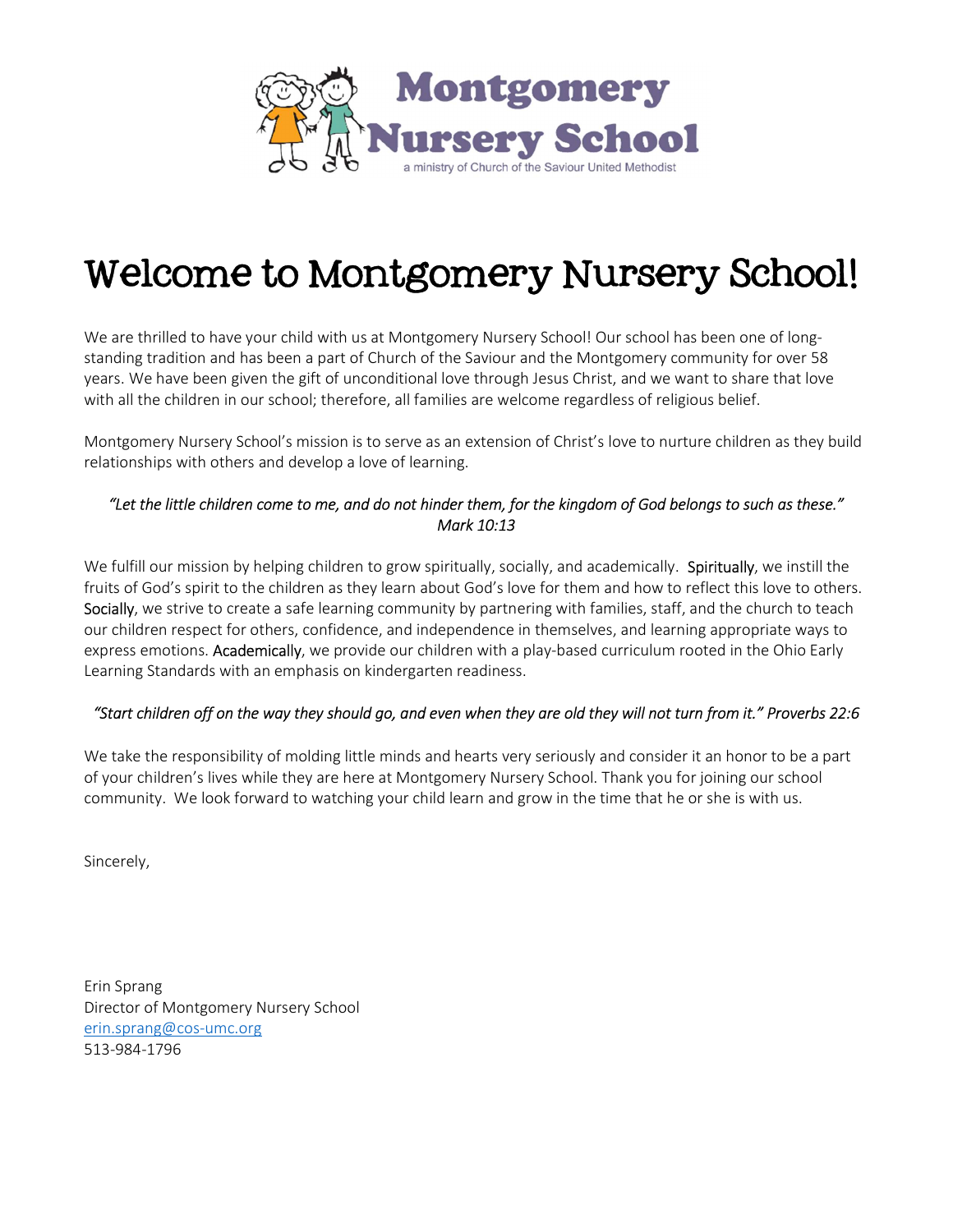# 2019-2020 Registration Procedures

In order to register, please submit the attached registration form and a \$75 non-refundable registration fee to the Montgomery Nursery School office. A deposit of one month's tuition is due to secure the spot for the 2019-2020 school year. Families will have until May 10, 2019 to pay the deposit to secure the spot. If registering after May 10, 2019, a deposit is required upon registration. The deposit will be used to pay the last month's tuition in May of 2020. Failure to pay the deposit will forfeit your child's spot in the class.

# Student Registration Checklist:

| <b>Complete &amp; Return to Montgomery Nursery School</b>                                 |  |  |  |  |
|-------------------------------------------------------------------------------------------|--|--|--|--|
| Student Registration Form                                                                 |  |  |  |  |
| \$75 Enrollment Fee                                                                       |  |  |  |  |
|                                                                                           |  |  |  |  |
| To Confirm & Secure Spot due on or before May 10, 2019                                    |  |  |  |  |
| First Payment of Tuition (Applied to May 2020) due on or before May 10, 2019              |  |  |  |  |
| *If registering after May 10, 2019, deposit is due upon enrollment                        |  |  |  |  |
|                                                                                           |  |  |  |  |
| Items to be completed and returned to Montgomery Nursery School by September 1            |  |  |  |  |
| Child Enrollment Form (Initial Form on File in the Office if already completed last year) |  |  |  |  |
| Child Medical Statement                                                                   |  |  |  |  |
| **This must be completed by your child's physician, and is only valid for one year        |  |  |  |  |
| from the child's exam date and then an updated form is required                           |  |  |  |  |
| <b>Transportation Form</b>                                                                |  |  |  |  |
| Confidential Form                                                                         |  |  |  |  |
| Photo Release Form                                                                        |  |  |  |  |
|                                                                                           |  |  |  |  |
| *All forms available for download under "Registration" tab labeled "Forms for School"     |  |  |  |  |
| on montgomerynurseryschool.net                                                            |  |  |  |  |
|                                                                                           |  |  |  |  |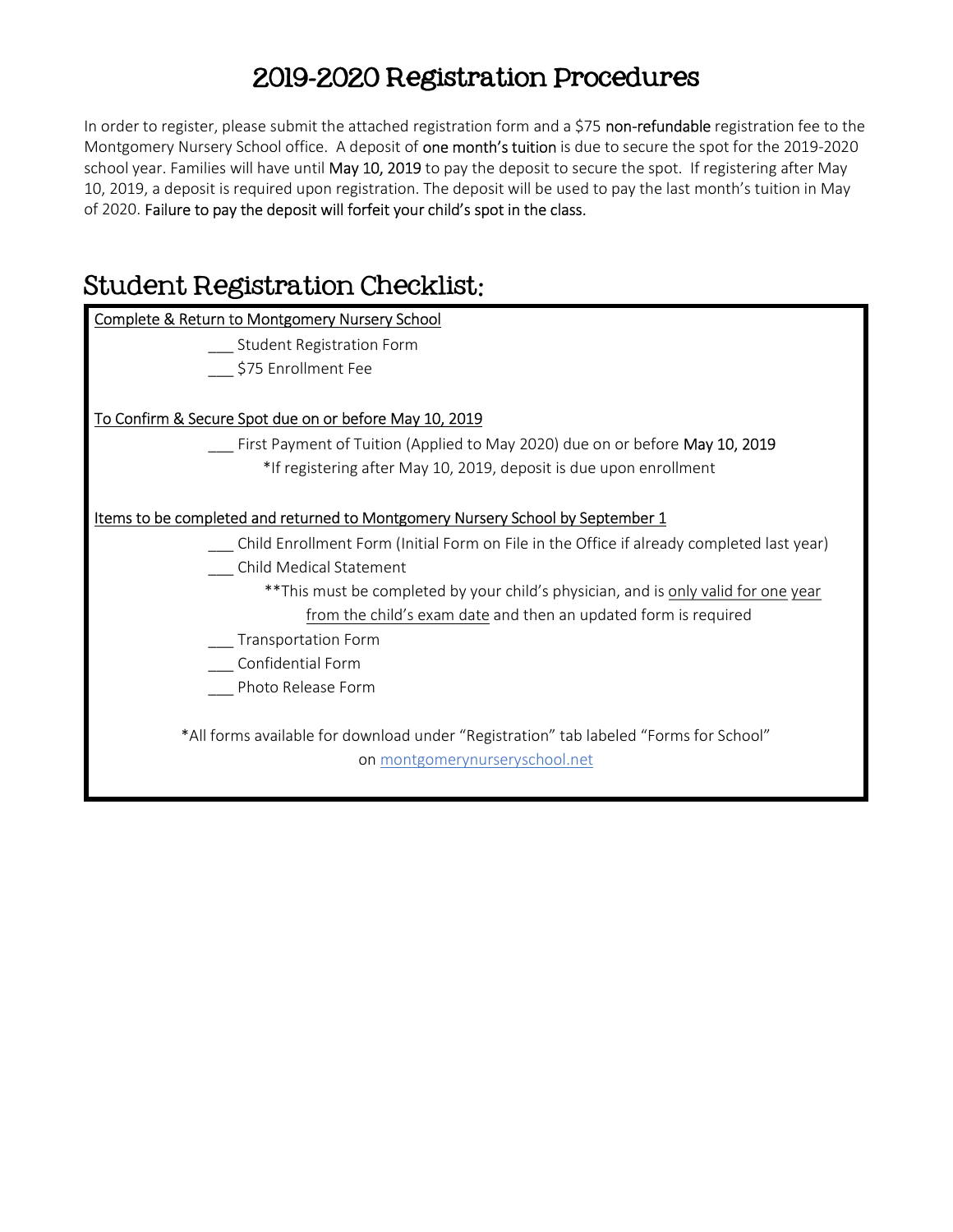## 2019-2020 Class Offerings

#### • Puppies (2 years old by March 1, 2018)

- o MNS will offer a Puppies class with a capacity of 10 children.
- o The Puppies class will be offered on Tuesday and Thursday mornings
- o Ratio 1:5
- o Fee Structure: \$145/month + \$25 One Time Activity Fee

#### Bears (3 years old by September 30)

- o MNS will offer Bears classes this year with a capacity of 14 children
- o Offerings include:
	- **TWO Day Class offered on Tuesday and Thursday mornings**
	- **Three Day Morning Class offered on Mondays, Wednesdays, and Fridays**
	- Three Day Afternoon Class offered on Tuesdays, Wednesdays, and Thursdays
- o Ratio 1:7
- o Fee Structure:
	- Two Day Bears \$145/month + \$30 One Time Activity Fee
	- Three Day Bears \$195/month + \$30 One Time Activity Fee

#### Turtles (4 years old by September 30)

- o MNS will offer a Turtles class this year with a capacity of 18 children
- o The Turtles class will be offered on Tuesday, Wednesday, and Thursday mornings
- o Pre-K programming
- o Ratio: 1:9
- o Fee Structure: \$195/ month+ \$30 One-Time Activity Fee

#### Bunnies (4 years old by September 30)

- o MNS will offer Bunnies Classes this year with a capacity of 18 children
	- Four-Day morning class on Tuesdays, Wednesdays, Thursdays, Fridays
	- Four-Day afternoon class on Tuesdays, Wednesdays Thursdays, Fridays
- o Ratio: 1:9
- o Pre-K Programming
- o Fee Structure: \$240/month +\$35 One-Time Activity Fee

#### Owls: (5 years old by December 31)

- o MNS will offer an Owls class this year
- o The Owls class will be offered on Tuesday, Wednesday, and Thursday afternoons and Friday from 9:00-2:00.
- o Ratio 1:9
- o Pre-K Programming with enrichment
- o Fee Structure: \$275/month+ \$40 One-Time Activity Fee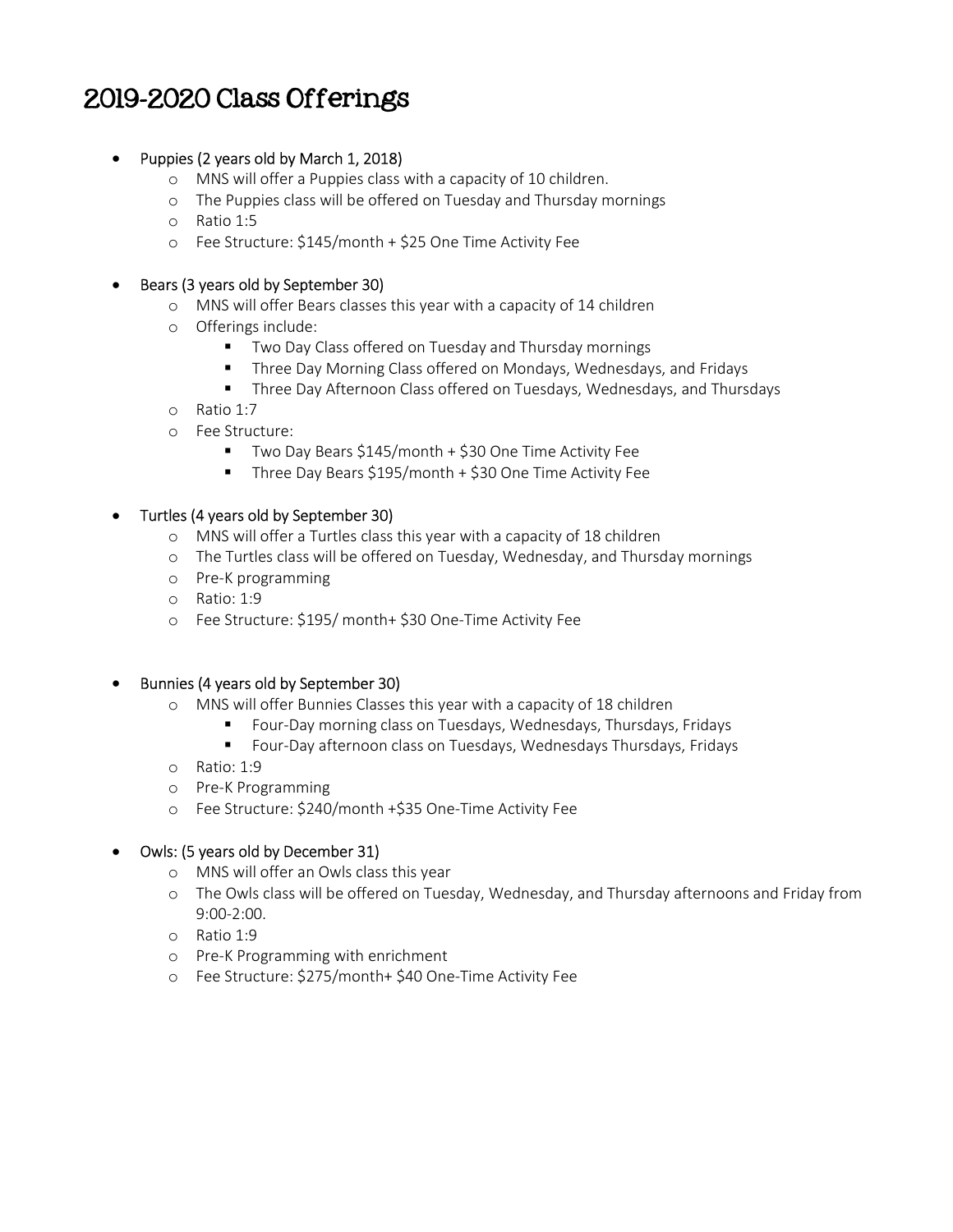

#### Student Registration Form

| <b>Student Last Name:</b>                         |                   | <b>Student First Name:</b> |               |                     | Nickname:         |           |
|---------------------------------------------------|-------------------|----------------------------|---------------|---------------------|-------------------|-----------|
| <b>Student Address:</b>                           |                   |                            |               | Gender:             |                   |           |
|                                                   |                   |                            |               |                     |                   | Girl<br>П |
|                                                   |                   |                            |               |                     |                   | Boy<br>П  |
| Student Birthdate:                                |                   |                            |               |                     |                   |           |
| Age as of September 1, 2019:                      |                   |                            |               |                     |                   |           |
| 2.5<br>П.                                         | 3 years<br>$\Box$ | $\Box$                     | 4 years       | 4.5 years<br>$\Box$ | 5 years<br>$\Box$ |           |
| years                                             |                   |                            |               |                     |                   |           |
| Parent First Name:<br>Parent Last Name:           |                   |                            | Relationship: |                     |                   |           |
| Parent Preferred Email:                           |                   |                            |               |                     |                   | Phone:    |
| Parent Address (if different from student)        |                   |                            |               |                     |                   |           |
|                                                   |                   |                            |               |                     |                   |           |
|                                                   |                   |                            |               |                     |                   |           |
|                                                   |                   |                            |               |                     |                   |           |
| Parent Last Name:<br>Parent First Name:           |                   |                            | Relationship: |                     |                   |           |
| Parent Preferred Email:                           |                   |                            |               | Phone:              |                   |           |
| Parent Address (if different from student)        |                   |                            |               |                     |                   |           |
|                                                   |                   |                            |               |                     |                   |           |
|                                                   |                   |                            |               |                     |                   |           |
|                                                   |                   |                            |               |                     |                   |           |
| How did you hear about us?<br>Referral:<br>$\Box$ |                   |                            |               |                     |                   |           |
| Church of the Saviour<br>П                        |                   |                            |               |                     |                   |           |
| Montgomery Moms<br>П                              |                   |                            |               |                     |                   |           |
| Online Search<br>П                                |                   |                            |               |                     |                   |           |
| П                                                 |                   |                            |               |                     |                   |           |
|                                                   | Other:            |                            |               |                     |                   |           |

#### TERMS AND CONDITIONS OF ENROLLMENT:

- The registration fee of \$75 is non-refundable and must accompany the registration form.
- The first tuition payment paid on or before May 10, 2019. This applies to MAY of the following school year (2020). If applying after May 10, 2019, deposit must accompany the form.
- Students are covered by an accidental insurance policy while at school.
- The school will follow Sycamore School's weather and holiday closures.
- Montgomery Nursery School is a non-profit organization with tuition as its only income. Therefore, it is expected that the undersigned will be responsible for one year's tuition. Relocation and other circumstances will be considered if 30 days' notice is given. No tuition exemptions will be given for extended absences or travel.
- The School reserves the right to recommend withdrawal of a child if their needs are not best met by the school's program.

\_\_\_\_\_\_\_\_\_\_\_\_\_\_\_\_\_\_\_\_\_\_\_\_\_\_\_\_\_\_\_\_\_\_\_\_\_\_\_\_\_\_ \_\_\_\_\_\_\_\_\_\_\_\_\_\_\_\_\_\_\_\_\_\_\_\_\_\_\_\_\_\_\_\_\_\_\_\_\_\_\_\_\_\_\_\_\_\_\_